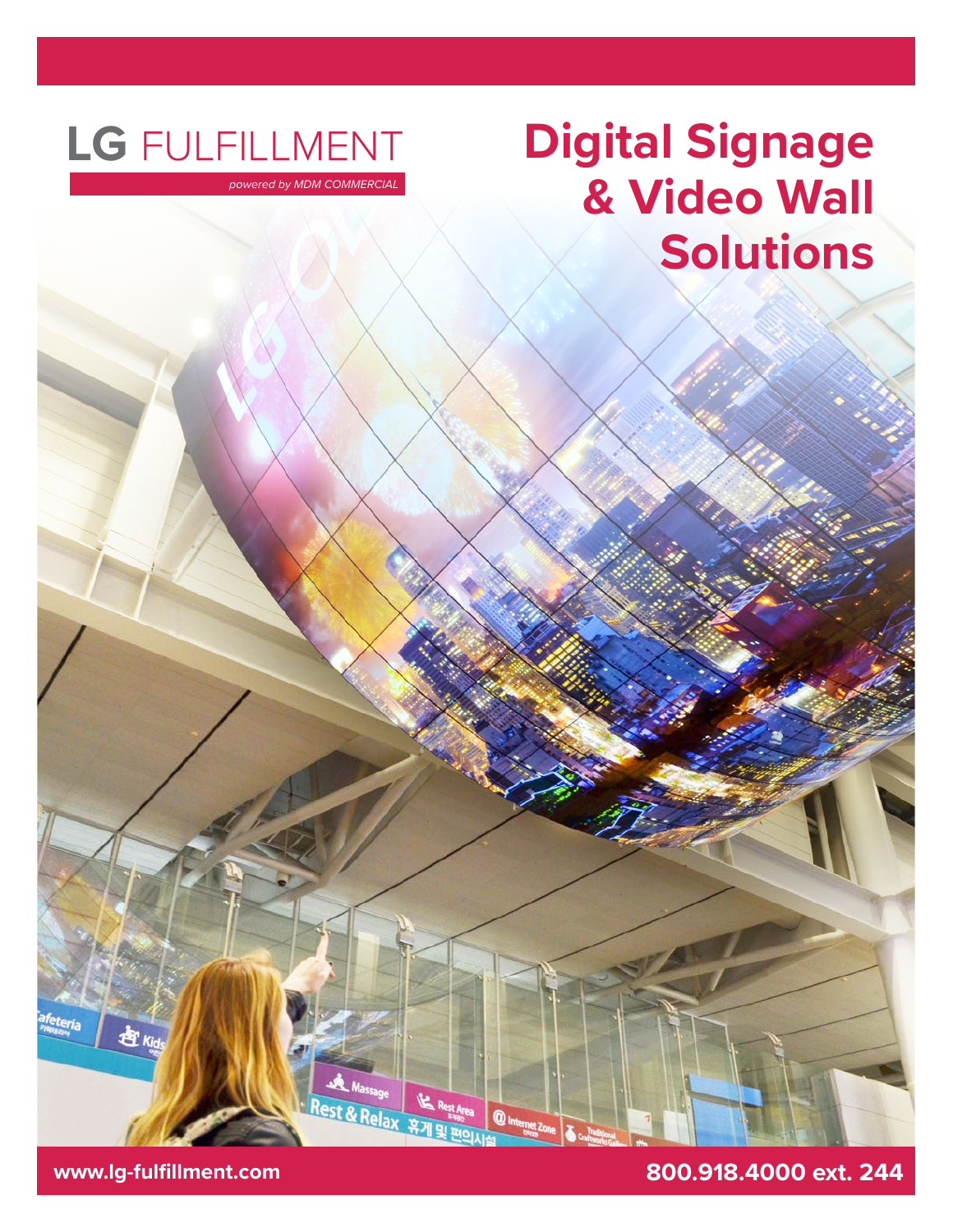**Large Screen Content Delivery** Providing immersive, high-quality widescreen viewing on a wide variety of screen sizes.

### **Ultra HD Resolution 3,840 x 2,160**

Ultra HD resolution offers a whole new level of picture quality, boasting picture definition four times higher than full HD.

### **Multiple Screen with PBP or PIP**

The PBP (Picture-By-Picture) and PIP (Picture-In-Picture) features offer four divided split screens in landscape and portrait formats.

**Accurate & stable color reproduction** Self-lighting pixels bring colors to life with superb accuracy.

### OLED

With cutting-edge OLED technology, LG has created a truly innovative technology with perfect picture quality and a revolutionary pencil-thin design, adding artistic value to display functionality.

### **Perfect Black:**

**Limitless contrast and the deepest blacks** Self-lighting pixels switch off completely to reproduce absolute blacks with no light bleed, offering infinite contrast.

### **Perfect Color:**

#### **Perfect Viewing Screen: Wide viewing angle**

LG OLED Signage delivers awe-inspiring picture quality across the entire screen, even from wide viewing angles.



**Perfect Design: Slim and light** With just two layers, the LG OLED Signage Display is unbelievably lightweight and thin.

### VIDEO WALL

## ULTRA STRETCH

A new experience with a 58:9 widescreen that can display dynamic content based on the user's installation environment.

### **High Resolution with extraordinary format (3,840 x 600)**

Ultra HD large screen delivers an immersive viewing experience.

### **58:9 Extended Wide Format**

Dynamic content is delivered on one screen thanks to a new 58:9 bar-type widescreen format. **4 Divided PBP in Landscape or Portrait**

The Picture-by-Picture (PBP) feature allows you to divide a screen into four parts in landscape or portrait installations.



### STANDARD SIGNAGE (22"-65")

### ULTRA HD SCREENS

### **Quad Core SoC\***

The High Performance SoC can execute several tasks at once and provides smooth content playback.

### **webOS**

The webOS platform provides easy and convenient tools to create content. LG's SDK\* and technical supports make content development and management easier.

#### **Group Manager**

Content can be created, distributed, and controlled by signage without a dedicated PC or server.

### **PBP (Picture-By-Picture) PIP (Picture-In-Picture)**

PBP (Picture-By-Picture) and PIP (Picture-In-Picture) features enable you to compose various layouts for several digital devices.



### OVERLAY TOUCH & MULTI-TOUCH EXPERIENCE

LG's touch technology provides smooth, accurate 10-point multi-touch for your interactive needs.

**10-Point Multi-Touch Experience** Offers a more realistic touch experience, recognizing up to 10 simultaneous touches without needing a separate pen.



### **Ghost Free Multi-Touch Experience** Touch the screen for 'No Ghosting' writing and drawing, enabling clean, seamless navigation.



SuperSign™ TV includes a built-in TV tuner to broadcast TV programs and deliver advertisements simultaneously.

### **Fail over**

Enables content to be displayed without dead spots when none of the external inputs are working. The monitor switches the signal automatically.

### **Wi-Fi Dongle Ready**

SuperSign™ TV supports Wi-Fi USB dongle connection for convenient content distribution.

### **CMS: Signage Content Management Software**

You can easily create, schedule, and distribute the content you want with various templates provided by SuperSign™ CMS.

### **Editor: Signage Content Editing Software**

Create content and playlists, distribute through network or USB. Convert various codecs and containers for the LG Signage. Configure the desired



To manage your digital signage, your organization needs software that can get you up and running quickly but also scale to meet your needs as you grow. Industry Weapon's CommandCenterHD is the easiest way to manage your network of digital

signage. It doesn't matter if you have one tv or thousands spread across the globe, CommandCenterHD provides you with all the tools you need to upload, schedule and manage your digital signage deployment.

### CMS (COMMAND CENTER HD)

### **Narrow Bezels**

Narrow bezels enable the entire video wall to more closely resemble a single screen.

### **Uniform Brightness**

LG's LED backlight technology guarantees high brightness uniformity to ensure a clear picture. On some other screens, certain spots may appear darker than others, but the VH/VM series generates high visibility and a consistent brightness across the whole screen.

### **Image Gap Reduction**

The VH/VM series includes an image improvement algorithm that can adjust to objects located within the bezel boundary for a seamless viewing experience.

### **LAN Daisy Chain Performance**

A LAN daisy chain allows you to execute commands to control and monitor the screens and even update their firmware.

### **Control & White Balance**

SuperSign™ enables remote control of multiple monitors via networks and RS232 serial. The Auto White Balance feature adjusts the video wall easily and intelligently for the optimum video wall



## SUPERSIGN™

solution.